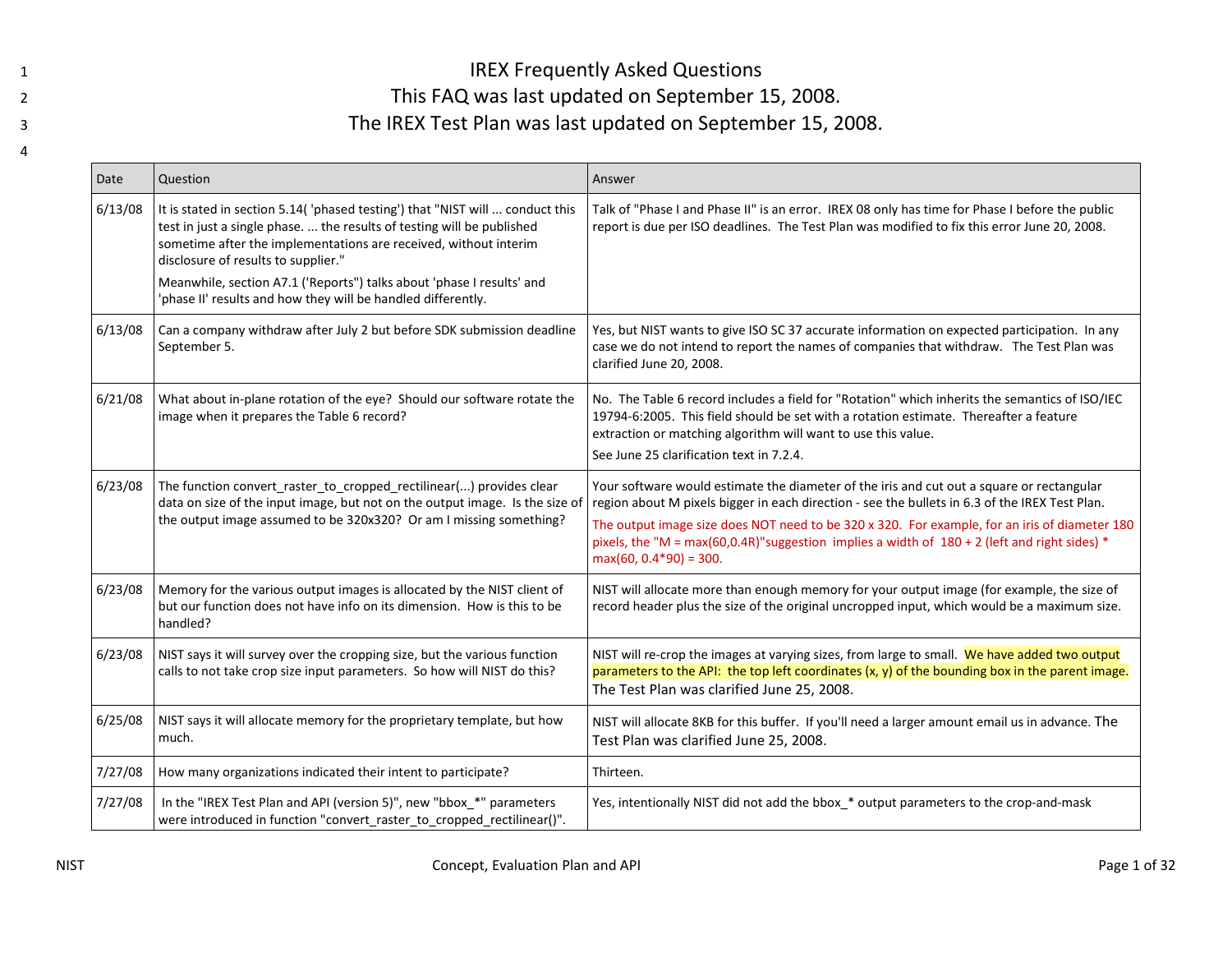|         | However, they were not added to the<br>"convert_raster_to_cropped_and_masked_rectilinear()" function. Were                                                                                                                                                                                                                         | function.                                                                                                                                                                                                                                                                                                                                                                                                                                                                                                                                                                                                                                                                       |
|---------|------------------------------------------------------------------------------------------------------------------------------------------------------------------------------------------------------------------------------------------------------------------------------------------------------------------------------------|---------------------------------------------------------------------------------------------------------------------------------------------------------------------------------------------------------------------------------------------------------------------------------------------------------------------------------------------------------------------------------------------------------------------------------------------------------------------------------------------------------------------------------------------------------------------------------------------------------------------------------------------------------------------------------|
|         | they intentionally skipped?                                                                                                                                                                                                                                                                                                        | Reason: There's no need. NIST will retain the bounding box coordinates computed in calls to<br>the function "convert_raster_to_cropped_rectilinear" and use these coordinates for re-<br>cropping of the masked image.                                                                                                                                                                                                                                                                                                                                                                                                                                                          |
| 7/27/08 | If we send multiple files as part of an SDK, how should these be packaged?                                                                                                                                                                                                                                                         | "zip" or "tar.gz" or "tar.bz2" archives are acceptable. These MUST be encrypted. Unencrypted<br>SDKs will be deleted immediately.                                                                                                                                                                                                                                                                                                                                                                                                                                                                                                                                               |
| 7/27/08 | You say (in section 5.10) "Organizations may enter two SDKs per class".<br>Does it mean that maximum 6 SDKs can be submitted from each<br>organization?                                                                                                                                                                            | Yes, but NIST requires you to nominate a primary and secondary SDKs. ISO/IEC deadlines for<br>contribution of content toward the revised ISO/IEC 19794-6 standard are in early December<br>2008 and this may require NIST to prioritize testing: This means SDKs labeled "primary" will be<br>tested first; those labeled secondary will be tested later. The naming convention is as follows.<br>No spaces in filenames: Please use underscores "_" instead.<br>The class "X" or "Y" or "Z" should appear in the filename<br>If two SDKs are submitted the these should be labeled using something like this:<br>"companyName_primary_X.zip" and "companyName_secondary_X.zip" |
| 7/27/08 | If SDKs are submitted for X, Y and Z classes from the same organization (all<br>of them are able to generate cropped rectilinear image but perhaps in<br>slightly different manner), will this ability be tested for each SDK<br>separately? I mean, that would give the maximum 6 different<br>implementations for the same task. | While NIST does not encourage needless/minor variants, vendors are free to do this. But<br>please note that the SDKs labeled "primary" will be tested before those labeled "secondary"<br>issue, and this is important vis-a-vis ISO/IEC JTC 1 SC37 deadlines.                                                                                                                                                                                                                                                                                                                                                                                                                  |
| 7/27/08 | The IREX record allows implementers of the unsegmented polar and<br>cropped-ROI-masked formats to supplement the mandatory fields with<br>either or both of the boundary encodings ":<br>Q1 Will the same boundary fields be available for the compressed<br>images?                                                               | An SDK may chose to compute and store the boundary in the output record. The input data to<br>this computation will be the original uncompressed image. Later, NIST will apply compression<br>to the image data. NIST will never adjust the boundary data, which therefore will be available<br>to all feature extractors receiving the record.<br>This mimics the operational situation where some segmentation is done at the point of capture<br>before compression and transmission. This is not the only possible operational use-case of<br>course.                                                                                                                       |
|         | Q2 Do only "unsegmented polar" and "cropped-ROI-masked" formats can<br>be supplemented with boundaries data (but "cropped" format cannot)?                                                                                                                                                                                         | All of the formats may be generated with the optional boundary contours.<br>The crop-only format is a simple format that will serve as a baseline with against which we can<br>compare performance of the two "major" formats. If boundary information is included NIST<br>will evaluate matching performance with it and without it (by stripping it out).                                                                                                                                                                                                                                                                                                                     |
|         | Q3 Are boundaries recorded in respect to the original image or the image<br>saved in the record?                                                                                                                                                                                                                                   | The boundaries are assigned with respect to the image stored in the record NOT the parent<br>image. Reason: So that a receiver can process the record without need for external<br>information.                                                                                                                                                                                                                                                                                                                                                                                                                                                                                 |
|         | Q4 How can boundaries be stored for the unsegmented polar format?                                                                                                                                                                                                                                                                  | Recall that when an unsegmented polar image is stored, the following is also present:                                                                                                                                                                                                                                                                                                                                                                                                                                                                                                                                                                                           |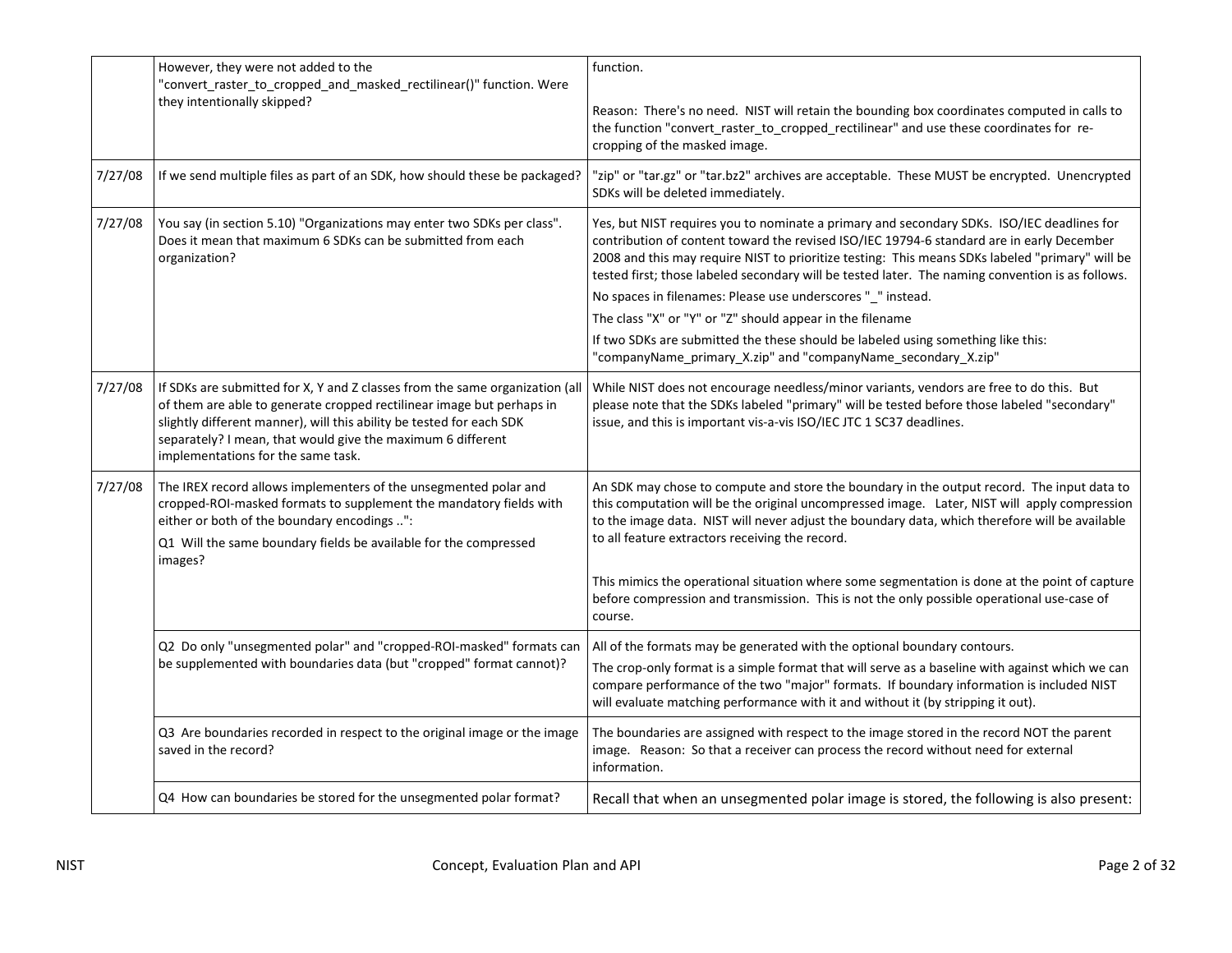|         |                                                                                                                                                                                                                                                                                                                                                                                                                                                   | the width and height of the parent image (lines 16-17 of Table 6)                                                                                                                                                                                                                                                                                                                                                                                   |
|---------|---------------------------------------------------------------------------------------------------------------------------------------------------------------------------------------------------------------------------------------------------------------------------------------------------------------------------------------------------------------------------------------------------------------------------------------------------|-----------------------------------------------------------------------------------------------------------------------------------------------------------------------------------------------------------------------------------------------------------------------------------------------------------------------------------------------------------------------------------------------------------------------------------------------------|
|         |                                                                                                                                                                                                                                                                                                                                                                                                                                                   |                                                                                                                                                                                                                                                                                                                                                                                                                                                     |
|         |                                                                                                                                                                                                                                                                                                                                                                                                                                                   | the (x,y) coordinates of the circle center (lines 35-36 of Table 6) with respect to<br>the parent image                                                                                                                                                                                                                                                                                                                                             |
|         |                                                                                                                                                                                                                                                                                                                                                                                                                                                   | These allow reconstruction of the iris region vis reverse polar transformation.                                                                                                                                                                                                                                                                                                                                                                     |
|         |                                                                                                                                                                                                                                                                                                                                                                                                                                                   | The Table 6 record can optionally include "best fitting ellipse" and "Freeman chain"<br>boundaries for the "unsegmented polar" format. These should be stored with<br>respect to the parent image.                                                                                                                                                                                                                                                  |
| 7/27/08 | It is said (in section 7.2.7) "The SDK does not have to support Kind = 16<br>because NIST will execute any needed reverse polar transforms using NIST<br>code to make Kind = 48 instances." But section 5.9 states that classes Y<br>and Z should be able "to extract features from an [IRIO7] polar image and                                                                                                                                    | NIST considers the actual implementation of reverse-polar transformation to of secondary<br>importance to whether an SDK can extract features from the rectilinear form produced by<br>reverse-polar transformation.                                                                                                                                                                                                                                |
|         | match." Which one is correct?                                                                                                                                                                                                                                                                                                                                                                                                                     | So NIST will release code to execute the forward and reverse-polar transformations.<br>Implementers can then a) use the NIST code, b) use their own code, or c) provide an SDK that<br>accepts only Kind=48 instances (and not Kind=16 instances). So section 5.9 is imprecise in its<br>wording - it should say "to extract features from a Kind-48 [IRI07] reconstructed polar<br>image and optionally a Kind=16 [IRIO7] polar image, and match." |
| 7/28/08 | You have specified the "bbox_*" parameters in function<br>"convert_raster_to_cropped_rectilinear()" to be unsigned integers.<br>However, the top left corner of the cropped centered iris image can be                                                                                                                                                                                                                                            | Yes, logically the top-left bounding box coordinates. The semantics of the bbox is now the<br>rectangular region enclosing the iris.                                                                                                                                                                                                                                                                                                                |
|         | outside the image (thus, negative coordinates, when iris is close to or even<br>slightly outside the top left corner of the original iris image). How to<br>manage these cases?                                                                                                                                                                                                                                                                   | July 28 2008: The API function call in the IREX 08 test plan is changed to so that the bounding<br>box has SIGNED integers.                                                                                                                                                                                                                                                                                                                         |
| 8/05/08 | Can we merge class Y and Z implementations into one library?                                                                                                                                                                                                                                                                                                                                                                                      | Yes, because the API function names are distinct and can co-exist in one library.                                                                                                                                                                                                                                                                                                                                                                   |
| 8/06/08 | Regarding the unsegmented polar format, if one looks at the input<br>parameters in Table 10 of the July 28 IREX document, the sampling rates<br>(num_samples_radially and num_samples_circumferentially) are included<br>as input parameters of the IREX API. So NIST sets the sampling rate<br>without giving IREX participants a chance to decide how best to choose<br>these sampling rates. It might be appropriate to set different sampling | The API remains the same BUT the semantics change as follows:                                                                                                                                                                                                                                                                                                                                                                                       |
|         |                                                                                                                                                                                                                                                                                                                                                                                                                                                   | In Table 10, if either or both of the input values for num_samples_radially and<br>num_samples_circumferentially are set to 0, the vendor implementation should choose<br>appropriate values for these parameters internally.                                                                                                                                                                                                                       |
|         |                                                                                                                                                                                                                                                                                                                                                                                                                                                   | Some values here were discussed in [IRI07] and [BATH07].                                                                                                                                                                                                                                                                                                                                                                                            |
|         | rates for different images depending on the characteristics of the images<br>at hand.                                                                                                                                                                                                                                                                                                                                                             | The API document has been updated with a "C++" comment to note this change in semantics.                                                                                                                                                                                                                                                                                                                                                            |
|         | Can you change the API?                                                                                                                                                                                                                                                                                                                                                                                                                           |                                                                                                                                                                                                                                                                                                                                                                                                                                                     |
| 8/06/08 | When will NIST release its promised forward and reverse polar transform<br>code?                                                                                                                                                                                                                                                                                                                                                                  | NIST intends to release code to support the forward and backward polar interpolation routines<br>during the week of August 11-15, 2008.                                                                                                                                                                                                                                                                                                             |
| 8/06/08 | Will NIST release binary examples of the proposed ISO/IEC 19794-6 record<br>structure? What "kind" they be.                                                                                                                                                                                                                                                                                                                                       | NIST intends to release one or more examples of each Kind of the Table 6 record in the period<br>Aug 11-22. Note that these are not intended to be representative of the various cameras i.e.<br>the purpose is not for development of image processing or segmentation algorithms. Instead<br>the purpose is for checking that code can read and parse Table 6 records.                                                                            |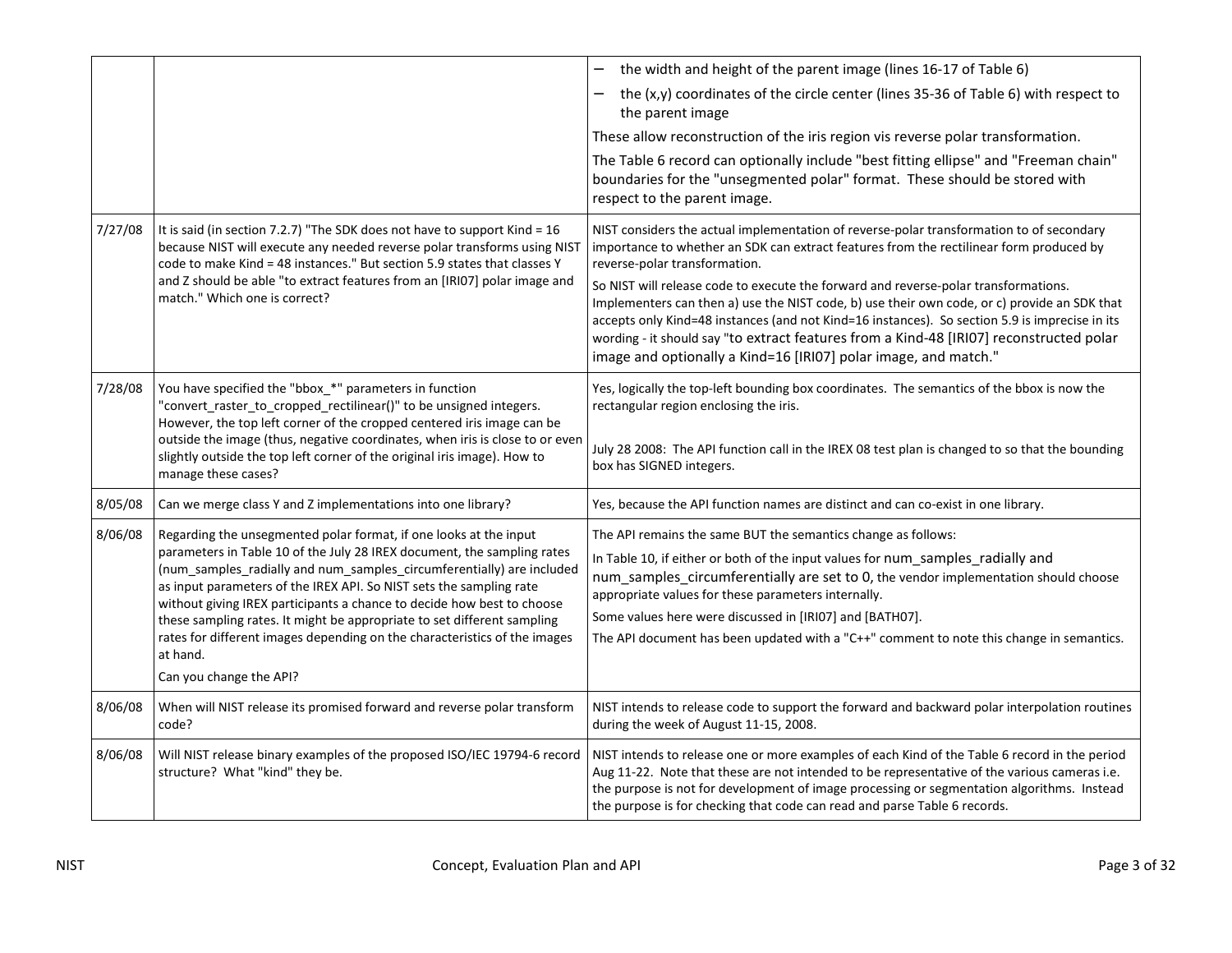|         |                                                                                                                                                                                                                                                                                                                               | NIST will expose its version-controlled software development tree for reading, writing and<br>validation of the Table 6 records. This will use the PERFORCE server currently used for other<br>NIST biometric projects - see http://biometrics.nist.gov/nigos                                                                                                                                                                                           |
|---------|-------------------------------------------------------------------------------------------------------------------------------------------------------------------------------------------------------------------------------------------------------------------------------------------------------------------------------|---------------------------------------------------------------------------------------------------------------------------------------------------------------------------------------------------------------------------------------------------------------------------------------------------------------------------------------------------------------------------------------------------------------------------------------------------------|
| 8/18/08 | Is it correct that the raster images captured with LG 2200, LG 3000, LG<br>4000, Securimetics PIER are all of VGA type, i.e., 640 x 480 resolution with<br>8 bit gray scale value?                                                                                                                                            | Yes. These will be the inputs to the API function calls of Tables 8, 9 and 10.<br>But remember that the images records sent to the template generator in Table 11 will be of<br>varying size due to cropping.                                                                                                                                                                                                                                           |
| 8/18/08 | Do you anticipate using larger images in IREX 08?                                                                                                                                                                                                                                                                             | No. But note that future IREX projects (beyond IREX 08) may include large images.                                                                                                                                                                                                                                                                                                                                                                       |
| 8/18/08 | Where does polar encoding start?                                                                                                                                                                                                                                                                                              | The ISO/IEC 19794-6 (2005) standard indicates that the encoding of polar irises begins at the "6<br>o'clock" position, see clause 6.3.2.7 "Polar conversion".<br>IREX 08 requires implementers to use the ISO/IEC 19794-6:2005 semantics. So the answer is<br>"6'oclock" i.e. 270 degrees. Failing to implement this method is likely to cause problems for<br>interoperability. Note the position of the eye lashes below.                             |
| 8/28/08 | The polar example image in the Table 3 of the API v7 document (and the<br>M1070490 reference it cites) seems to have been encoded with<br>a clockwise manner, and<br>from outer boundary to inner boundary.<br>Both of which are contrary to ISO/IEC 19794-6:2005. Please clarify.                                            | The API document has been updated so that the polar example in Table 3 has been replaced<br>with the correct bottom image below.<br>The 2005 standard requires: 6 o'clock, counter-clockwise, and inner-to-outer.<br>Polar - Incorrect Angle<br>(3 o'clock should be 6'oclock)<br>Original<br>Polar - Incorrect Sense<br>(clockwise, should be anticlockwise)<br>Polar - Incorrect Radial Origin<br>(Starts limbus, should be inner)<br>Polar - Correct |
| 8/28/08 | On the API for us to generate an IIR record in which you provide us a pre-<br>allocated buffer, could you also provide us a length of the allocated buffer<br>- just for safety's sake?<br>I use a library which really likes knowing how big the buffer is I can provide<br>it knowing width and height but [prefer not to]. | API functions of Tables 8, 9 and 10 have been modified to accept a parameter saying how many<br>bytes NIST allocated for the output record.                                                                                                                                                                                                                                                                                                             |
| 8/28/08 | In Table 6 of the IREX08 spec, field 21 for "Eye" it states that NIST expects<br>L/R will be known and supplied to the SDK. However the L/R information<br>for the Eye is not passed to the API functions.                                                                                                                    | API functions of Tables 8, 9 and 10 have been modified to pass /U/L/R information to all three<br>Table 6 "constructor" functions. ISO/IEC 19794-6:2005 semantics are used:                                                                                                                                                                                                                                                                             |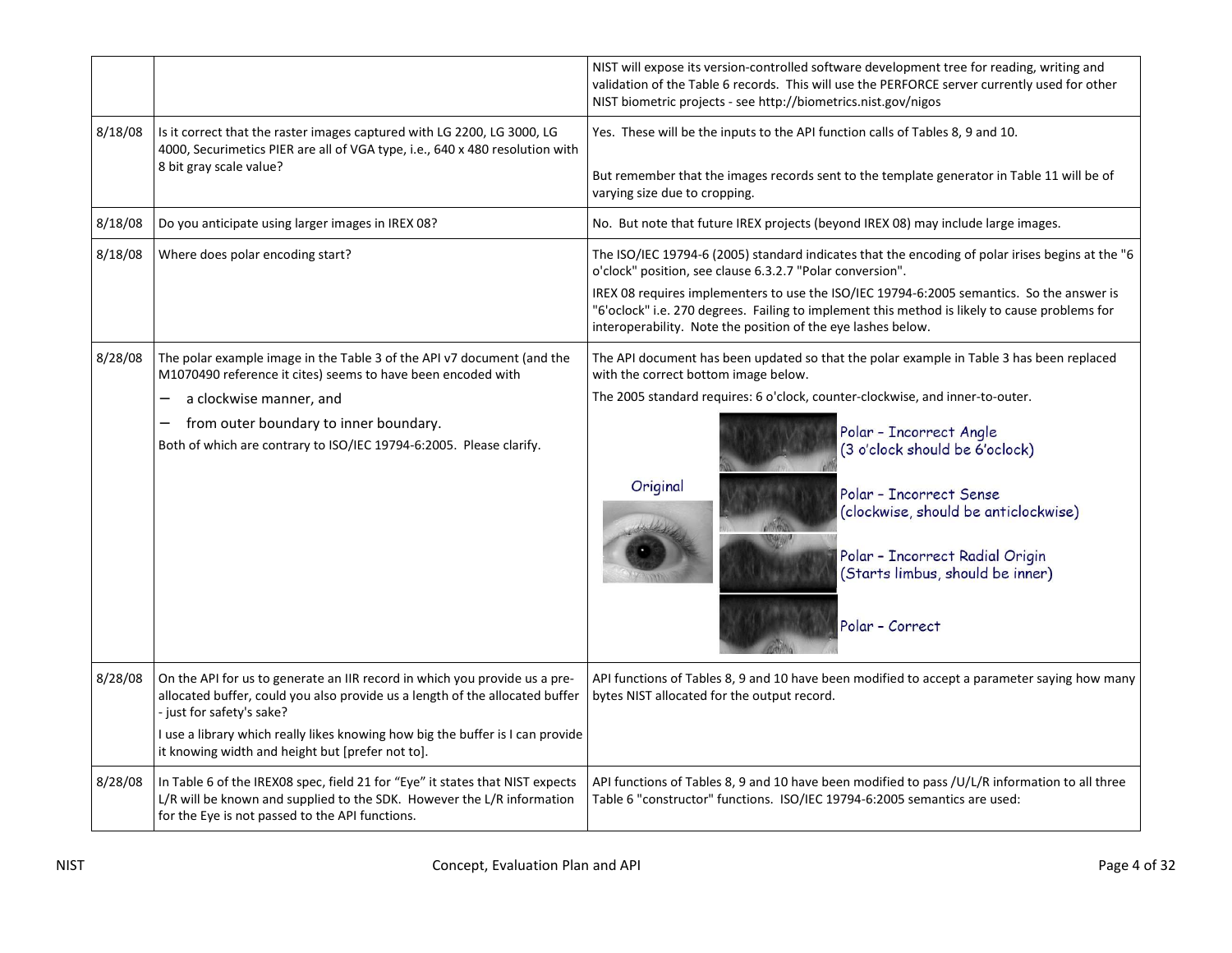|         |                                                                                                                                                                                                                                                                                                                                                                                                                                                                 | EYE UNDEF = $0(0x00)$<br>EYE RIGHT = $1(0x01)$<br>EYE LEFT = $2 (0x02)$                                                                                                                                                                                                                                                     |
|---------|-----------------------------------------------------------------------------------------------------------------------------------------------------------------------------------------------------------------------------------------------------------------------------------------------------------------------------------------------------------------------------------------------------------------------------------------------------------------|-----------------------------------------------------------------------------------------------------------------------------------------------------------------------------------------------------------------------------------------------------------------------------------------------------------------------------|
| 8/28/08 | In addition, Table 6 does not specify any value (such as 0, per ISO 19794-6)<br>to indicate that Eye is unknown. Can you provide some guidance on how<br>to proceed?                                                                                                                                                                                                                                                                                            | Modified table 6 allowed values, to follow the 2005 ISO standard. The structure of the Table 6<br>record has not changed.                                                                                                                                                                                                   |
| 8/28/08 | Should the SDK verification function return 1.0 (maximum distance) for<br>the pair of different position eyes (left vs. right eyes comparison)                                                                                                                                                                                                                                                                                                                  | SDK should return a large distance for L-R comparisons.<br>NIST is not requiring "1.0" to be a large distance. Implementations are free to report on<br>[0,2.718], for example. Our only restriction is that comparison scores have smaller-is-more-<br>genuine semantics.                                                  |
| 8/28/08 | Regarding the sampling rate in table 10:<br>A new note was added on Aug 6 to allow implementations to decide the<br>best sampling rate. This is indicated when either of the input parameters<br>is set to be 0. However, if both parameters are assigned positive values,<br>the implementation has to use the given sampling rates even if this would<br>affect performance. Is this correct?                                                                 | Yes, that's the intention. The goal is to find out the best set of parameters, i.e. those that give<br>small size and high accuracy.                                                                                                                                                                                        |
| 8/28/08 | Can NIST release some sample images of all three cameras mentioned in<br>7.2.2?                                                                                                                                                                                                                                                                                                                                                                                 | No, because the images are privacy protected. If any participant has such images and would<br>like to expose these to other participants, please let me know! I'll publicize a link.<br>LG 2200 images were made available under the ICE program, and a number of public databases<br>exist which may include these images. |
| 8/28/08 | "Table 5 - Format for Freeman chain code" has on line 3 an incorrect<br>length value: It says "N" but should be some integer number of bytes.<br>What exactly length in bytes is it?                                                                                                                                                                                                                                                                            | 2 bytes. The API document has been clarified text in two places:<br>The Freeman chain code block of Table 5<br>1.<br>Lines 51-54 of the IREX record structure in Table 6.<br>2.                                                                                                                                             |
| 8/28/08 | Is there any update on the availability of additional IREX validation data<br>beyond the single Kind=1 record announced on 8-21-08?                                                                                                                                                                                                                                                                                                                             | We are working on this.                                                                                                                                                                                                                                                                                                     |
| 8/28/08 | Also, in the timeline (page 4) in the July 28 version of the IREX test plan, in<br>the row for Aug 18, 2008, it states that the window for submission of<br>SDK's opens and then says "Please send draft SDKs for validation." Is NIST<br>willing to test draft versions of SDKs? We are concerned right now about<br>our limited ability to validate our SDK because of the lack of test data. A<br>NIST validation would give us an extra level of assurance. | NIST will validate the basic function of the SDK by comparing records you produce in your lab<br>with records we produce, here using common input images. Details will be provided in the<br>coming days.                                                                                                                   |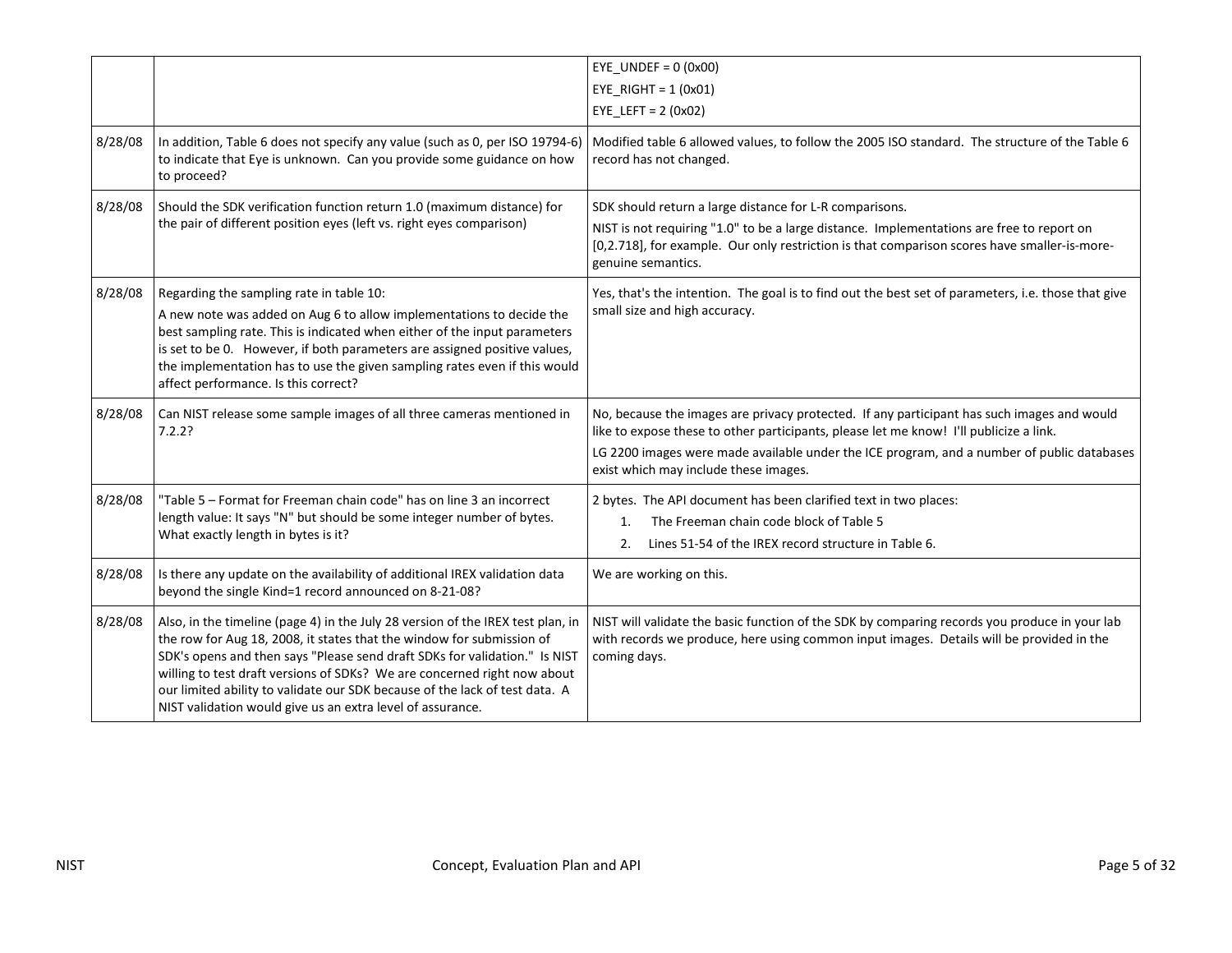| 8/28/08 | The following type defines are used in the API specification for IREX08:<br><b>INT32;</b><br>BYTE;<br><b>UINT16;</b><br><b>INT16:</b>                                                                                                                                                                                                                                                                                                                                        | The ISO 9899 standard, known as C99, established <stdint.h> which is described here.<br/>http://en.wikipedia.org/wiki/Stdint.h<br/>http://www.ibm.com/developerworks/power/library/pa-ctypes3/index.html<br/>states that "not all systems provide all the new C99 types".</stdint.h> |
|---------|------------------------------------------------------------------------------------------------------------------------------------------------------------------------------------------------------------------------------------------------------------------------------------------------------------------------------------------------------------------------------------------------------------------------------------------------------------------------------|--------------------------------------------------------------------------------------------------------------------------------------------------------------------------------------------------------------------------------------------------------------------------------------|
|         | Will these be defined in a NIST-supplied .h file or should they be defined in<br>the vendor's .h file?                                                                                                                                                                                                                                                                                                                                                                       | We recognize that not all compilers will support them and that some people will have to<br>typedef the equivalent types themselves in terms of what their own compiler supports.<br>Something like the following might be appropriate in your ".h" files:                            |
|         |                                                                                                                                                                                                                                                                                                                                                                                                                                                                              | #include <stdint.h></stdint.h>                                                                                                                                                                                                                                                       |
|         |                                                                                                                                                                                                                                                                                                                                                                                                                                                                              | typedef<br>int32_t<br>INT32;                                                                                                                                                                                                                                                         |
|         |                                                                                                                                                                                                                                                                                                                                                                                                                                                                              | typedef<br>uint32_t<br>UINT32;                                                                                                                                                                                                                                                       |
|         |                                                                                                                                                                                                                                                                                                                                                                                                                                                                              | typedef<br>$uint8_t$<br>BYTE;                                                                                                                                                                                                                                                        |
|         |                                                                                                                                                                                                                                                                                                                                                                                                                                                                              | typedef<br>uint16_t<br>UINT16;                                                                                                                                                                                                                                                       |
|         |                                                                                                                                                                                                                                                                                                                                                                                                                                                                              | typedef<br>int16_t<br>INT16;                                                                                                                                                                                                                                                         |
| 8/28/08 | Could you let us know the JPEG2000 compression profile to be used in<br>IREX08?                                                                                                                                                                                                                                                                                                                                                                                              | NIST will survey over appropriate compression parameters. A JPEG 2000 profile is more of an<br>outcome of IREX 08 than an input.                                                                                                                                                     |
| 8/28/08 | According to section 5.3, NIST will call compression and decompression.<br>Our understanding is that NIST will parse the cropped rectilinear records,<br>ROI-masked records, and unseg polar records generated by vendor SDKs,<br>apply compression and decompression to the image data (unsegmented<br>polar rectangle for kind=16), then rewrite the corresponding records with<br>the decompressed data and pass them to template creation functions. Is<br>this correct? | Yes                                                                                                                                                                                                                                                                                  |
|         | Furthermore, the kind=48 records to be passed to template creation are<br>generated out of kind=16 records to which compression and<br>decompression have be applied for. No compression and decompression<br>would be applied to reconstructed polar image. Is this correct?                                                                                                                                                                                                | Correct, compression will be applied by NIST in the polar domain.                                                                                                                                                                                                                    |
| 8/28/08 | (Table 13 on page 26: " NIST will assign the identifier that will uniquely<br>identify the supplier and the SDK version number.").                                                                                                                                                                                                                                                                                                                                           | SDK IDs will be distributed shortly, via an automated mail.                                                                                                                                                                                                                          |
|         | The window for submission of Participation Application and SDK was<br>supposed to open on august 18.                                                                                                                                                                                                                                                                                                                                                                         | The submission window closes September 12. Given the number of changes in the Aug 28<br>additions to the FAQ, we will extend the submission window if we receive a request to do so.                                                                                                 |
|         | As there wasn't any notification by email and as NIST hasn't given us the<br>SDK IDs for our submissions, we assume it has been delayed. If we are not<br>wrong, can you give us an idea of the new timeline?                                                                                                                                                                                                                                                                |                                                                                                                                                                                                                                                                                      |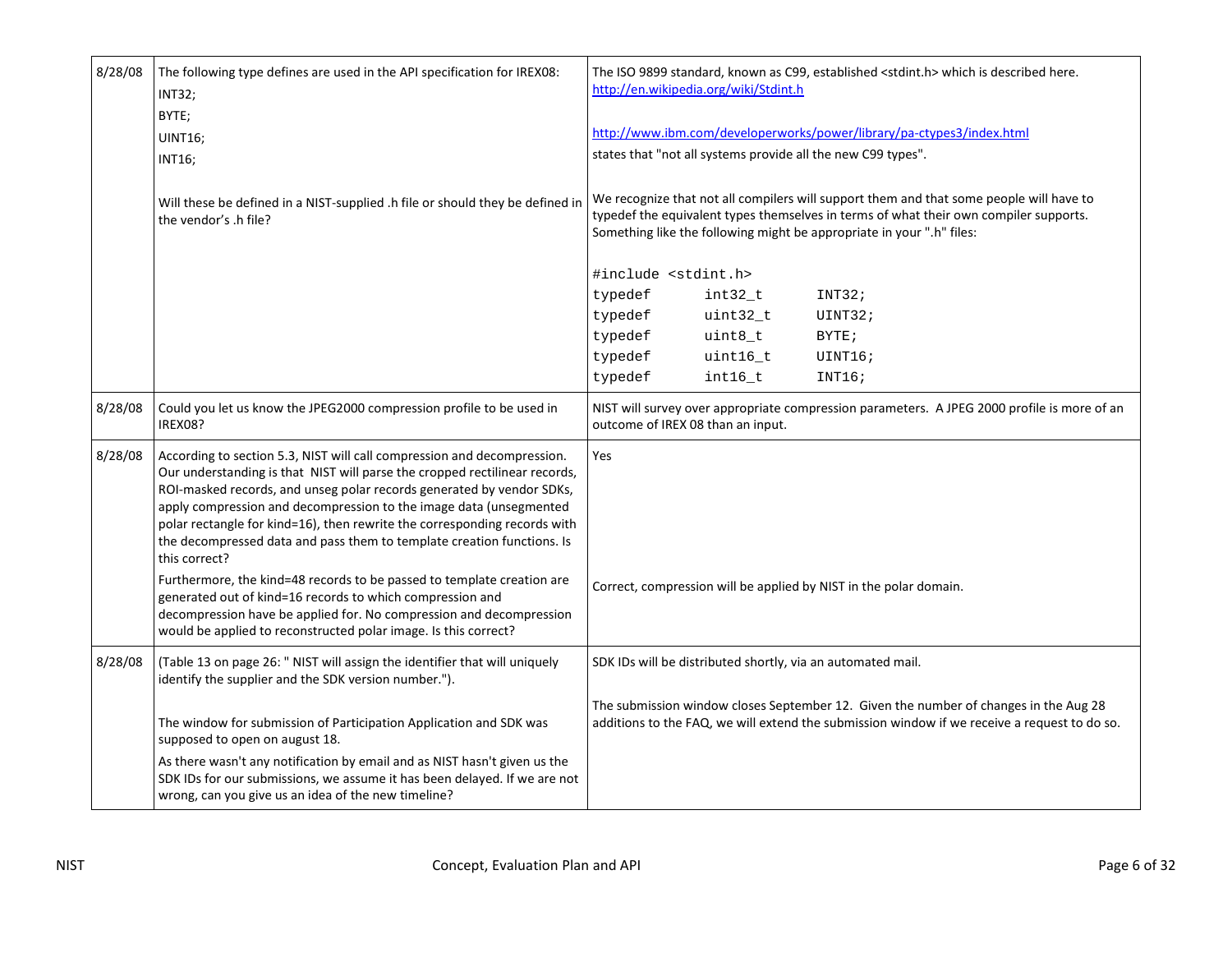| 9/7/08                        | In the IREX API, can you modify it to allow asymmetric enrollment and<br>verification templates?                                                                                                                                                                                                                                            | Yes, two options in the modified API section 7.2.7.                                                                                                                                                                                                                                                                                                                                                                                                                                                                                                                                                                                                                                                                                                                                                                                                                                                                                          |
|-------------------------------|---------------------------------------------------------------------------------------------------------------------------------------------------------------------------------------------------------------------------------------------------------------------------------------------------------------------------------------------|----------------------------------------------------------------------------------------------------------------------------------------------------------------------------------------------------------------------------------------------------------------------------------------------------------------------------------------------------------------------------------------------------------------------------------------------------------------------------------------------------------------------------------------------------------------------------------------------------------------------------------------------------------------------------------------------------------------------------------------------------------------------------------------------------------------------------------------------------------------------------------------------------------------------------------------------|
| 9/7/08                        | We're intending to send more than one SDK. Do they need different IDs?                                                                                                                                                                                                                                                                      | Yes, you should add sequentially to the IDs. Thus if the primary SDK has value 10090, then the<br>subsequent SDK will have 10091.                                                                                                                                                                                                                                                                                                                                                                                                                                                                                                                                                                                                                                                                                                                                                                                                            |
| 9/7/08                        | We've accessed the "irexv" validation code and it's objecting to the value<br>on line 18 of the Table 16 record. You have a required value for "1"<br>everywhere, but for non-polar images that's surely incorrect?                                                                                                                         | Yes, my mistake. The API has been fixed so that line 18 of the Table 6 record can now be allow<br>"0" or "1".<br>The value should be set to "1" for "Kind = 16" images only, and 0 otherwise. (The field seems<br>redundant in a future standard)<br>The "irexv" program will be updated accordingly.                                                                                                                                                                                                                                                                                                                                                                                                                                                                                                                                                                                                                                        |
| 9/7/08                        | You're passing in labels for "left", "right" and "undef" for which eye it is.<br>Which combinations should be attempt matching?                                                                                                                                                                                                             | You should attempt matching for all possible combinations, including L-R. As stated in the API<br>NIST expects to have solid ground-truth, and would not ordinarily compare L-R. If a L-R error is<br>suspected in the ground-truth we will inspect the parent images.                                                                                                                                                                                                                                                                                                                                                                                                                                                                                                                                                                                                                                                                       |
| 9/10/08<br>Updated<br>9/11/08 | In the "Description" row of the Tables 8, 9, and 10 (i.e. API functions) it<br>says that when the software fails or elects not to produce an output image<br>that "The result will nevertheless be a conformant instance with zero<br>irides and zero images." But this is inconsistent with the required value 1<br>on Line 22 of Table 6. | Yes, again my mistake. The API document has been updated to:<br>1. Allow "0" on Line 6 of Table 6.<br>Indicate that "0" here means the record ends on line 20 (i.e. lines 21 onwards are not<br>present). Width and height should then be set 0.<br>Our "irexv" validation program will be updated accordingly.<br>Note that a failure to process an image will be regarded as a "failure-to-enroll". Any core-<br>dumps / segmentation violations / fatal exceptions will be reported to you, but at the end of<br>the day these will be counted as FTEs.<br>The proportion of images resulting in FTE will be reported.                                                                                                                                                                                                                                                                                                                    |
| 9/11/08                       | Is it OK for you link to link our code using g++ as an alternative to gcc?                                                                                                                                                                                                                                                                  | Yes. Please remind us on submission.                                                                                                                                                                                                                                                                                                                                                                                                                                                                                                                                                                                                                                                                                                                                                                                                                                                                                                         |
| 9/15/08                       | Where is the irexv code?                                                                                                                                                                                                                                                                                                                    | This answer repeats, for the record, email sent to you 9/2/08.<br>NIST has released IREX software for reading and validating IREX Table 6 records. The code is<br>under version control and is subject to daily change. There are two parts:<br>A. BiomDI a library for handling standardized biometric data interchange records including<br>an IREX library.<br>B. BiomAPP a repository of applications. Of relevance here is the "irexv" validator.<br>(B) depends on (A). The software is "C", specifically C99. To get the code there<br>are two alternatives:<br>1. Zips are updated nightly - See the BiomDI and BiomAPP entries linked from here:<br>http://biometrics.nist.gov/nigos<br>2. Subscribe to the Perforce server. Perforce is a software management suite, clients for<br>which are free. They run under windows and linux. You'll see the code as it is updated, and<br>you will receive email updates for each change. |